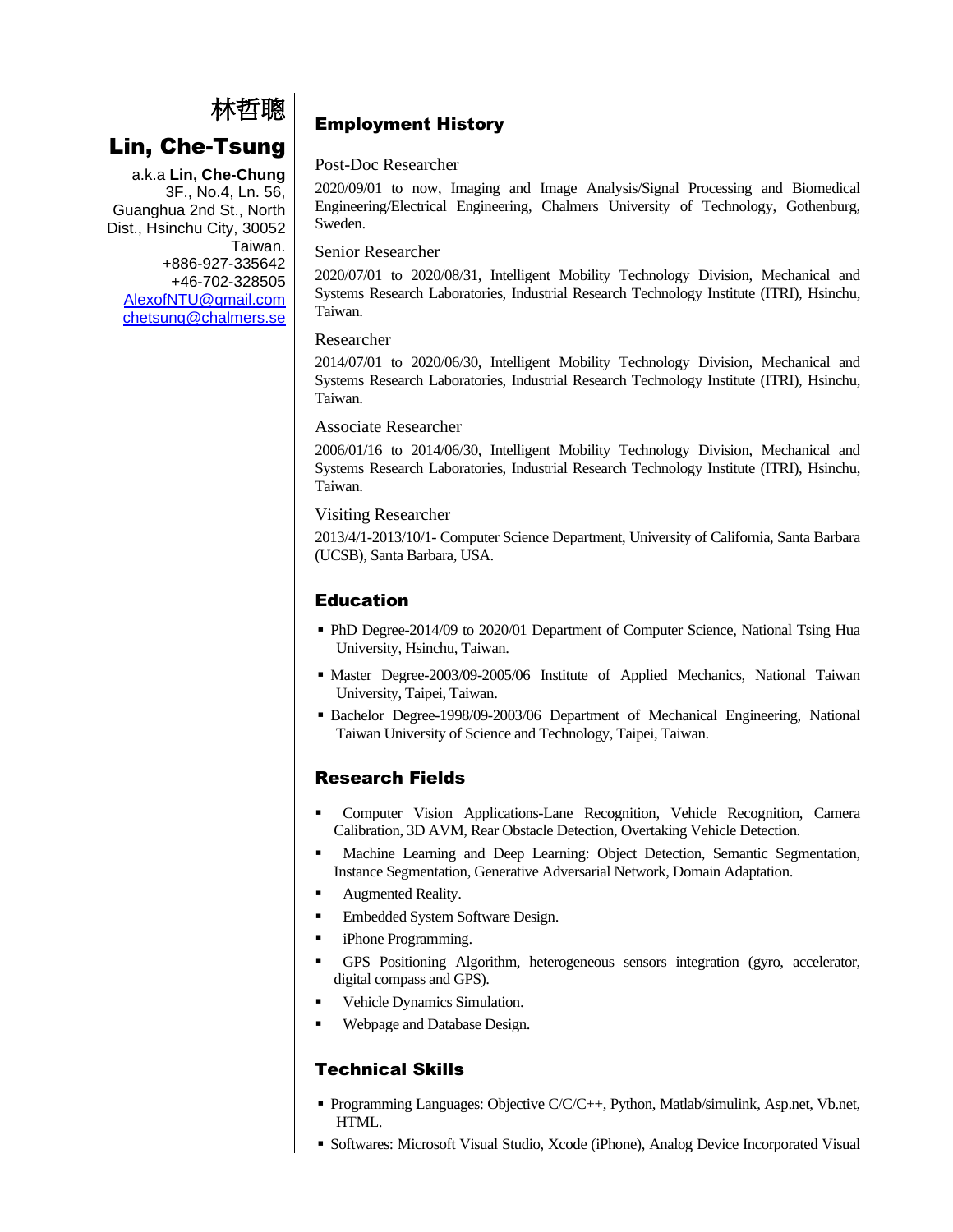DSP++, Matlab, Adobe Photoshop, Macromedia Dreamweaver, Microsoft Office, Ulead Video Studio.

# Language Abilities

- Chinese: Native Speaker
- English: Professional working proficiency (TOEIC:945/990)

#### Awards

- CVGIP Excellent PhD Thesis Award, 2020.
- AIGO Competition: selected as 1<sup>st</sup> stage winner with award, 2020.
- MOST GAN Project Competition: Honorable Mention, 2017.
- CVGIP Pedestrian Detection Competition: 2nd Place, 2017.
- Best Satisfaction Award of ITRI College Lecturer, 2014.
- European Satellite Navigation Competition in Switzerland Region: 1st Place, 2013.
- European Satellite Navigation Competition: Special Topic Winner of GNSS Living Lab Prize, 2011.
- European Satellite Navigation Competition in Taiwan region (Open to people from all countries,  $2<sup>nd</sup>$  competitive region in the world):  $3<sup>nd</sup>$  place, 2010.
- Geneva International Exhibition of Inventions: Silver medal, 2008.
- iENA Nuremberg, International Trade Fair for "Ideas-Inventions-New Products" : Gold medal, 2007.
- INPEX, Pittsburgh, the Invention & New Product Exposition: Gold medal, 2007.

#### **Experiences**

- Teaching Assistant of Computer Vision, Department of Computer Science, NTHU, 2019/09-2020/01.
- IEEE ICIP Three Minute Thesis Competition (3MT®): Finalist, Sep, 2019.
- NTHU representative in 第八屆兩岸清華研究生學術論壇 (Taiwan), 2018/05/24.
- NTHU representative in the English presentation competition held by Ritsumeikan University (Japan), 2016/10/07.
- Joint Translator (English->Chinese) "Exploring the Digital Domain" GrandTech Press, 2004/08-2004/12

#### References

#### **Journal papers:**

- **[1]** Yu-Chen Lin, Che-Tsung Lin and Cheng-Chuan Chang, "Revolutionary Non-Blind Areas Intelligent Surveillance Systems with See-Through Technology," International Journal of Computational Intelligence in Control, vol. 7, no. 1, pp. 59-71, 2015-08. (EI)
- **[2**] Che-Tsung Lin, Shu-Ping Chen, Patrisia Sherryl Santoso, Hung-Jin Lin & Shang-Hong Lai, "Real-time Single-Stage Vehicle Detector Optimized by Multi-Stage Image-based Online Hard Example Mining," IEEE Transactions on Vehicular Technology, vol. 69, no. 2, pp. 1505-1518, 2020-02.
- **[3]** Che-Tsung Lin, Sheng-Wei Huang, Yen-Yi Wu, & Shang-Hong Lai, "GAN-Based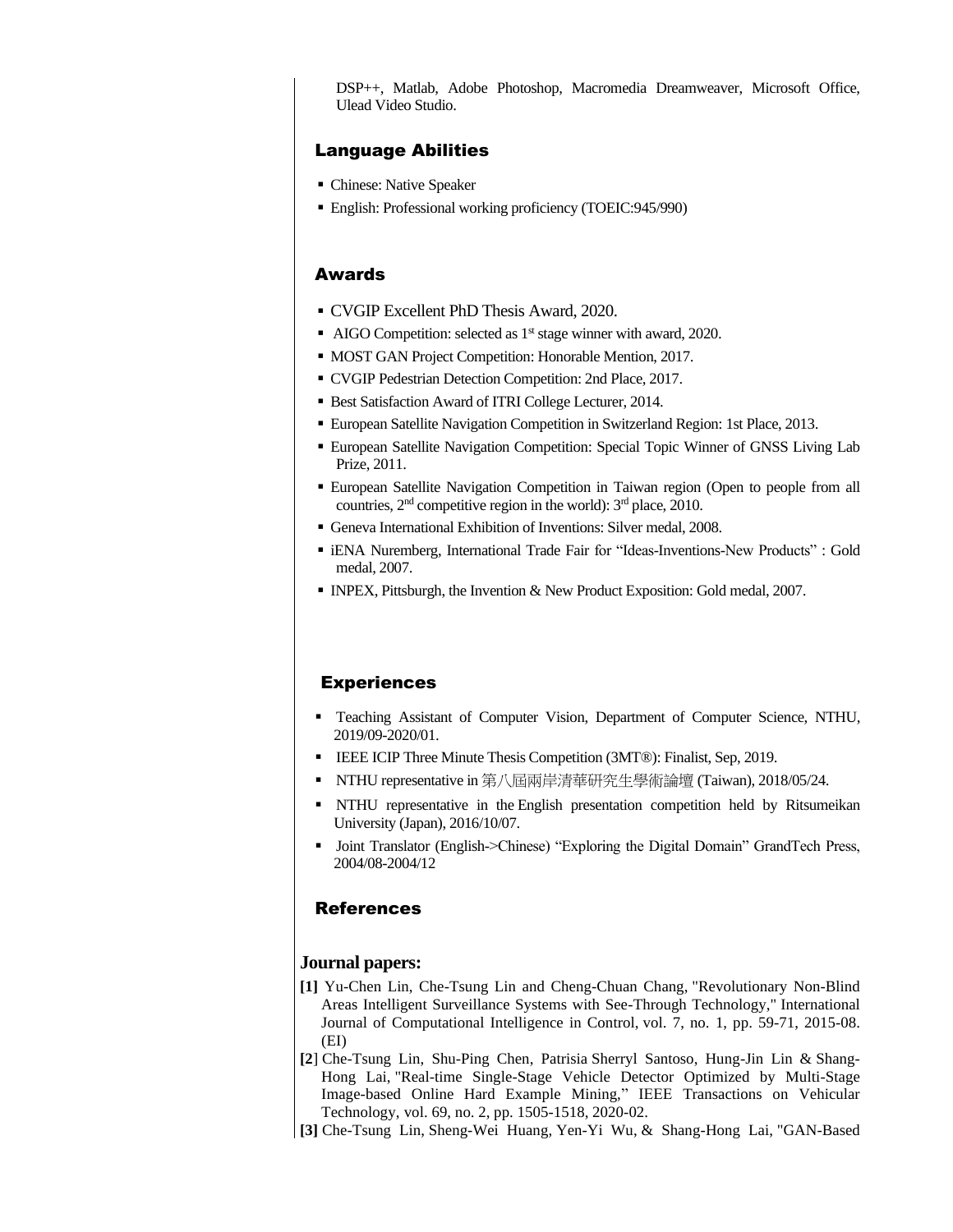Day-to-Night Image Style Transfer for Nighttime Vehicle Detection," IEEE Transactions on Intelligent Transportation System, pp. 1-13, 2020-01 (early access)..

#### **Conference papers:**

- **[1]** Che-Chung Lin, Li-Sheng Wang, Fan-Ren Chang, Chi-Chih Chen, "Use of Residual DOP and Genetic Algorithm in Weighted-Least-Square GPS Positioning," National Technical Meeting of the Institute of Navigation, pp. 508-514, Jan 2006.
- **[2]** Che-Chung Lin, His-Wen Hsieh, Dau-Chen Huang, Chi-Wei Lin, Yung-Sheng Liao & Yung-Hsin Chen, **"**Development of a Multimedia-Based Vehicle Lane Departure Warning, Forward Collision Warning and Event Video Recorder Systems," The Ninth IEEE International Symposium on Multimedia Workshops, pp. 122-129, Dec 2007.
- **[3]** Che-Chung Lin, Yung-Hsin Chen, Chi-Wei Lin & Dau-Chen Huang, "Upgrading the Capability of a Vision-based Vehicle Lane-Departure and Forward-Collision Warning System," Proceeding of the 9<sup>th</sup> International Symposium on Advanced Vehicle Control, pp. 497-502, Oct 2008.
- **[4]** Che-Chung Lin, Chi-Wei Lin, Dau-Chen Huang & Yung-Hsin Chen, "Design a Support Vector Machine-based Intelligent System for Vehicle Driving Safety Warning," IEEE Conference on Intelligent Transportation System, pp. 938-943, Oct 2008.
- **[5]** Che-Chung Lin & Chi-Wei Lin, "Embedded Vision-Based Collision Warning System for Monitoring The Blind Spot Area," Proceedings of the IASTED International Conference on Signal and Image Processing, Aug 2009.
- **[6]** Che-Chung Lin, Yu-Chen Lin, Long-Tai Chen & Yu-Shiang Fu, "A Novel Fast Dehazing Algorithm in Driver Assistance System," The 6th IEEE Conference on Industrial Electronics and Applications, pp. 1560-1563, Jun 2011.
- **[7]** Yu-Chen Lin, Che-Chung Lin, Long-Tai Chen & Ching-Kun Chen "Adaptive IPM-Based Lane Filtering for Night Forward Vehicle Detection," The 6th IEEE Conference on Industrial Electronics and Applications, pp. 1568-1573, Jun 2011.
- **[8]** Li-Wei Kang, Chia-Wen Lin, Che-Tsung Lin & Yu-Chen Lin, "Self-Learning-based Rain Streak Removal for Image/Video," IEEE International Symposium on Circuits and Systems, pp. 1871-1874, May 2012.
- **[9]** Che-Tsung Lin, Yu-Chen Lin, Wei-Cheng Liu & Chi-Wei Lin, "A Real-Time Rear Obstacle Detection System Based On a Fish-Eye Camera," Asia Pacific Signal and Information Processing Association (APSIPA) Annual Summit and Conference, Dec 2012.
- **[10]** Yu-Chen Lin, Che-Tsung Lin, Wei-Cheng Liu & Long-Tai Chen, "A Vision-Based Obstacle Detection System for Parking Assistance," The 8th IEEE Conference on Industrial Electronics and Applications, pp. 1627-1630, Jun 2013.
- **[11]** Che-Tsung Lin, Yu-Chen Lin, Long-Tai Chen & Yuan-Fang Wang, "Front Vehicle Blind Spot Translucentization Based on Augmented Reality," 2013 IEEE 78th Vehicular Technology Conference, pp. 1-6, Sep 2013.
- **[12]** Che-Tsung Lin, Yu-Chen Lin, Long-Tai Chen & Yuan-Fang Wang, "In-Image Rain Wiper Elimination for Vision-Based Advanced Driver Assistance Systems," 2014 IEEE International Conference on Control & Automation, Jun 2014.
- **[13]** Che-Tsung Lin, Yu-Chen Lin, Long-Tai Chen & Yuan-Fang Wang, "Enhancing Vehicular Safety in Adverse Weather using Computer Vision Analysis," 2014 IEEE 80th Vehicular Technology Conference, Sep 2014.
- **[14]** Yu-Chen Lin, Che-Tsung Lin, Cheng-Chuan Chang & Long-Tai Chen, "Intelligent Surveillance System with See-Through Technology," 2014 IEEE 17th International Conference on Intelligent Transportation Systems , pp. 2029-2034 , Oct 2014.
- **[15]** Che-Tsung Lin & Yuan-Fang Wang, "Evaluation, Design and Application of Object Tracking Technologies for Vehicular Safety Applications," 2015 IEEE 82nd Vehicular Technology Conference, Sep 2015.
- **[16]** Che-Tsung Lin, Long-Tai Chen, Pai-Wei Cheng & Yuan-Fang Wang, "Robust and Efficient Tracking with Large Lens Distortion for Vehicle Technology Applications," 2016 IEEE 84th Vehicular Technology Conference, Sep 2016.
- **[17]** H.Y. Huang, S.-H. Yeh, C.-T. Lin, and S.-H. Lai, , ["Video stabilization with](http://cv.cs.nthu.edu.tw/publications.php)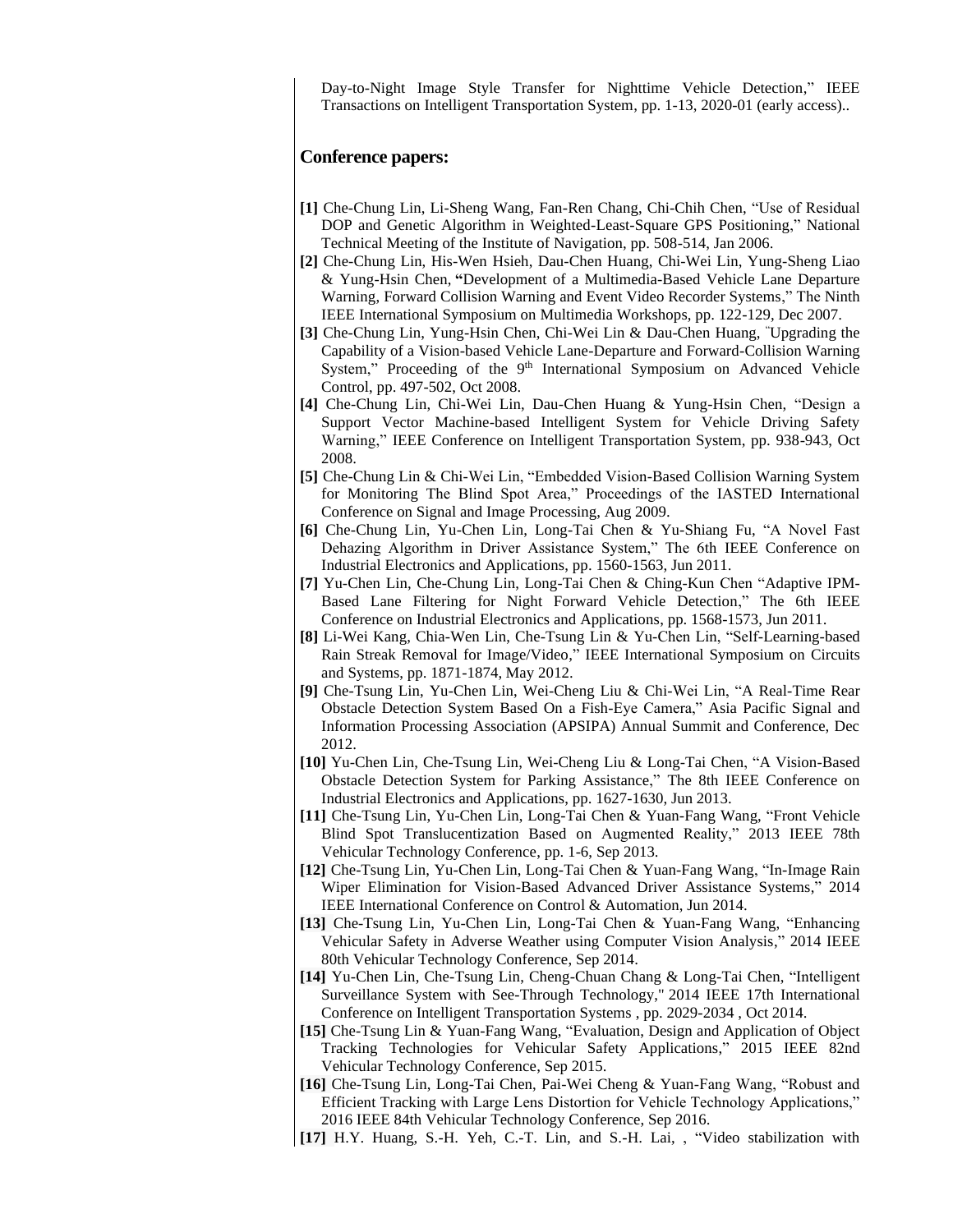[distortion correction for wide-angle lens dashcam,](http://cv.cs.nthu.edu.tw/publications.php)" 2017 APSIPA Annual Summit and Conference, Dec 2016.

- **[18]** Che-Tsung Lin, Patrisia Sherryl Santoso, Shu-Ping Chen, Hung-Jin Lin & Shang-Hong Lai, "Fast Vehicle Detector for Autonomous Driving," International Conference of Computer Vision Workshop, Oct, 2017.
- **[19]** Guan-Ting Lin, Patrisia Sherryl Santoso, Che-Tsung Lin, Chia-Chi Tsai & Jiun-In Guo, "Stop Line Detection and Distance Measurement for Road Intersection based on Deep Learning Neural Network," Asia Pacific Signal and Information Processing Association (APSIPA) Annual Summit and Conference, Dec 2017.
- **[20]** Sheng-Wei Huang\*, Che-Tsung Lin\*, Shu-Ping Chen, Yen-Yi Wu, Po-Hao Hsu, & Shang-Hong Lai, "AugGAN: Cross Domain Adaptation with GAN-based Data Augmentation," European Conference on Computer Vision (ECCV), Sep 2018. \*= Equal Contribution
- **[21]** Guan-Ting Lin, Patrisia Sherryl Santoso, Che-Tsung Lin, Chia-Chi Tsai, Jiun-In Guo, "One Stage Detection Network with an Auxiliary Classifier for Real-Time Road Marks Detection," Asia Pacific Signal and Information Processing Association (APSIPA) Annual Summit and Conference, Dec 2018.
- **[22]** Kuan-Chou Chen, Guan-Ting Lin, Che-Tsung Lin, and Jiun-In Guo, "Recognizing Chinese Texts With 3D Convolutional Neural Netowork", International Conference on Image Processing (ICIP), Sep 2019.
- **[23]** Tien-Wen Yeh, Ssu-Yun Lin, Huei-Yung Lin, Sheng-Wei Chan, Che-Tsung Lin, and Yan-Yu Lin, "Traffic Light Detection using Convolutional Neural Networks and Lidar Data," IEEE International Symposium on Intelligent Signal Processing and Communication Systems (ISPACS 2019), Taipei, Taiwan, Dec. 3-6, 2019.
- **[24**] Che-Tsung Lin, Yen-Yi Wu, Po-Hao Hsu, & Shang-Hong Lai, "Multi-modal Structure-Consistent Image-to-Image Translation," Thirty-Fourth AAAI Conference on Artificial Intelligence (AAAI-20), Feb 2020. (Accepted) [acceptance rate: 1591/7737=20.6%]

## **Publications:**

- **[1]** Che-Chung Lin "The Development of Image Processing Technology in Vehicle Tracking and Ranging," Vehicle Industrial Monthly, Nov 2006.
- **[2]** Che-Chung Lin, Dau-Chen Huang, Chi-Wei Lin & Yung-Sheng Liao," Development of Lane Departure Warning, Forward Collision Warning and Event Video Recorder Systems," Journal of the Mechatronic Industry, Nov 2007.
- **[3]** Che-Chung Lin "The Image Processing Technology of Forward Collision Warning System," Vehicle Industrial Monthly, Jan 2008
- **[4]** Che-Chung Lin, Dau-Chen Huang, Chi-Wei Lin and Yu-Long Wang, "Embedded Vehicle Safety Warning System Based on Real-time Image Processing," Journal of the Mechatronic Industry, Nov 2008.
- **[5]** Yu-Chen Lin, Che-Chung Lin & Chi-Wei Lin "System Development Architecture of An Algorithm for Vision-Based Forward Vehicle Detection in Night Environments," Vehicle Industrial Monthly, Oct 2010
- **[6]** Yu-Chen Lin, Che-Chung Lin & Chi-Wei Lin, "Night Forward Vehicle Detection and System Architecture Development," Journal of the Mechatronic Industry, Nov 2010.
- **[7]** Din-Chang Tseng, Chi-Wei Lin, Yi-Kang Lan, Yu-Chen Lin & Che-Chung Lin, "Dynamic Vision for Stop and Go Obstacle Detection," Journal of the Mechatronic Industry, Nov 2010.
- **[8]** Chi-Wei Lin, Yu-Chen Lin & Che-Tsung Lin "Introduction of Rear Lane Departure Warning System," Vehicle Industrial Monthly, Jun 2011.
- **[9]** Che-Tsung Lin, Yu-Chen Lin & Chi-Wei Lin "Advanced Safety Vehicle under Dense Haze," Vehicle Industrial Monthly, Nov 2011.
- **[10]** Yu-Chen Lin, Chi-Wei Lin & Che-Tsung Lin, "Development of A Rear Safety Driving Assistance System," Journal of the Mechatronic Industry, Nov 2011.
- **[11]** Che-Tsung Lin, Yu-Chen Lin & Tsung-Tyng Tuan, "Around View Detection," Vehicle Industrial Monthly, Jul 2012.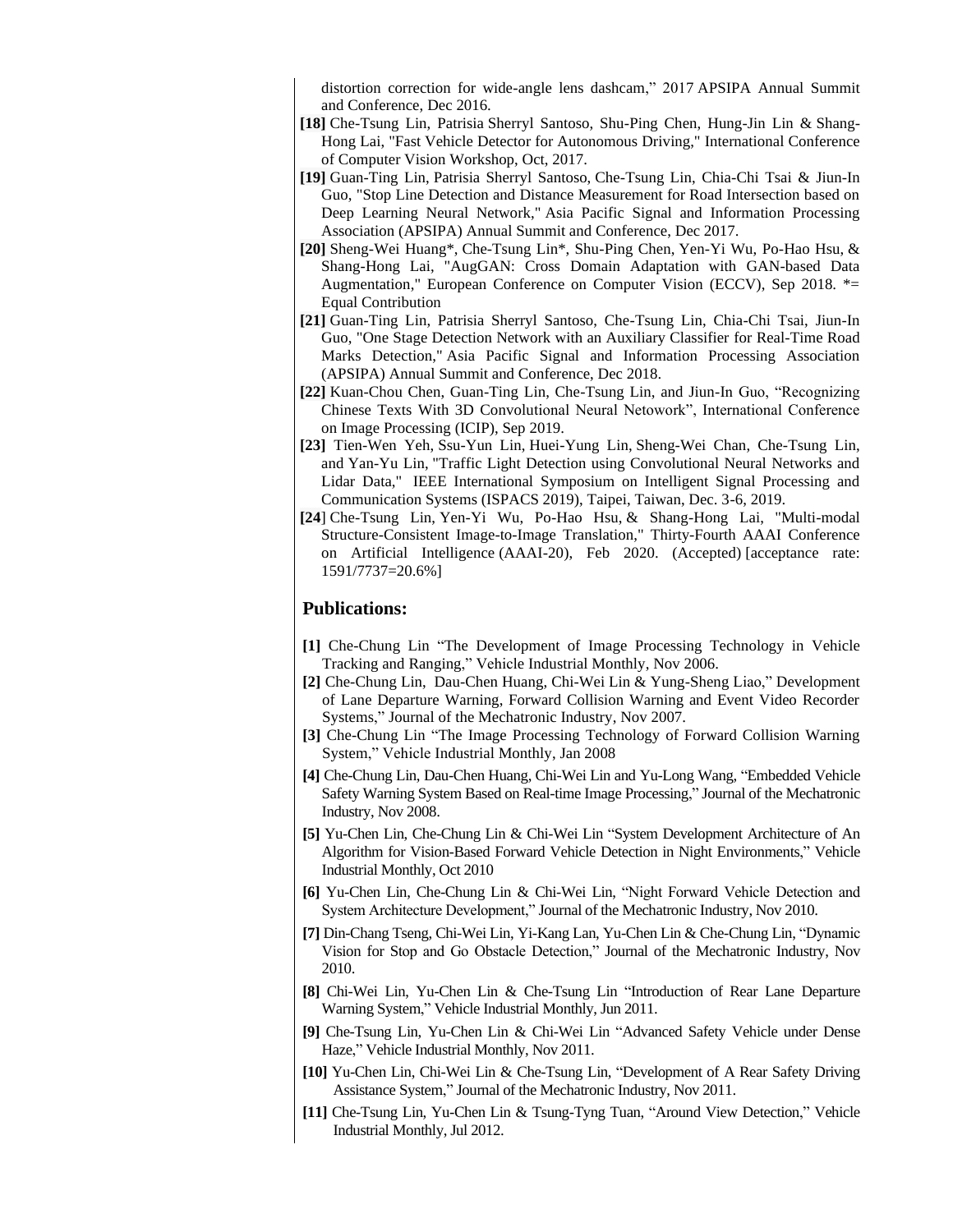- **[12]** Che-Tsung Lin & Yu-Chen Lin, "Single-Image-Based Rain Streak Removal and Its Application to Vision-Based Driving Assistance System," Electricity Monthly, Sep 2012.
- **[13]** Che-Tsung Lin & Yu-Chen Lin, "On the Study of De-Fog Algorithm Quantity Assessment Architecture of Front-Looking Safety Warning System," Journal of the Mechatronic Industry, Nov 2012.
- **[14]** Che-Tsung Lin & Long-Tai Chen, "Wiper Noise Elimination Algorithm for Camera-Based Driver Assistance," Journal of the Mechatronic Industry, Apr 2014.
- **[15]** Che-Tsung Lin & Long-Tai Chen, "View-Angle-Variable Around View Monitoring System" Journal of the Mechatronic Industry, Apr 2015.

#### **Paper Review:**

- **[1]** APSIPA ASC (Asia-Pacific Signal and Information Processing Association Annual Summit and Conference): 2012, 2015. 2017, 2018
- **[2]** ICIEA (IEEE Conference on Industrial Electronics and Applications):2013, 2014
- **[3]** CECNet (International Conference on Consumer Electronics, Communications and Networks): 2013, 2015
- **[4**] ICCA (IEEE International Conference on Control & Automation): 2014
- **[5]** IEEE Transactions on Intelligent Transportation System, Feb 2018 & Feb 2019.

**[6]** Reviewer of IPSJ Transactions on Computer Vision and Applications, May 2019.

**[7]** Reviewer of Evolutionary Intelligence (Springer Verlag), Sep 2019.

**[8]** Reviewer of CoDIT: 2020

- **[9]** Reviewer of BMVC: 2020
- **[10]** Reviewer of IEEE Transactions on Vehicular Technology, Jul, Sep 2020.

**[11]** Reviewer of ACCV: 2020

**[12]** Reviewer of AAAI: 2021

#### **Patents:**

- **[1]** Che-Chung Lin, His-Wen Hsieh, Yung-Sheng Liao & Chin-Shen Yeh, "Method for Autodetecting the Location of an Imaging Acquiring Apparatus and a Vehicle Collision Warning System Using Thereof," Taiwan(I305829).
- **[2]** Che-Chung Lin, His-Wen Hsieh, Yung-Sheng Liao & Chin-Shen Yeh, "Method for Autodetecting the Location of an Imaging Acquiring Apparatus and a Vehicle Collision Warning System Using Thereof," China (ZL 2006 1 0165820.1).
- **[3]** Che-Chung Lin, His-Wen Hsieh, Yung-Sheng Liao & Chin-Shen Yeh, "Method for Autodetecting the Location of an Imaging Acquiring Apparatus and a Vehicle Collision Warning System Using Thereof," China (ZL200910138487.9)
- **[4]** His-Wen Hsieh, Chin-Shen Yeh, Che-Chung Lin & Yung-Sheng Liao, "The Driver Assistance System Auto-Calibration and Method for Vehicles," Taiwan (I320547).
- **[5]** Che-Chung Lin, Yung-Sheng Liao, His-Wen Hsieh, Chi-Wei Lin & Dau-Chen Huang, "Method for Auto-detecting the Tilt Angle of an Image Acquiring Apparatus and A Vehicle Collision Warning System Using Thereof," Taiwan(I314108).
- **[6]** Che-Chung Lin, Yung-Sheng Liao, His-Wen Hsieh, Chi-Wei Lin & Dau-Chen Huang, "Method for Auto-detecting the Tilt Angle of an Image Acquiring Apparatus and A Vehicle Collision Warning System Using Thereof," China (ZL200710180948.X).
- **[7]** His-Wen Hsieh, Yung-Sheng Liao, Che-Chung Lin, Chi-Wei Lin & Dau-Chen Huang, "Method for Predicting Lane Line and Lane Departure Warning System Using the Same," China (ZL200710154344.8).
- **[8]** His-Wen Hsieh, Yung-Sheng Liao, Che-Chung Lin, Chi-Wei Lin & Dau-Chen Huang, "Method for Predicting Lane Line and Lane Departure Warning System Using the Same," Taiwan (I334517).
- **[9]** Che-Chung Lin, Yu-Long Wang, Chi-Wei Lin, Dau-Chen Huang & Yi-Yu Chang, "Method for Determining the Angular Magnitude of Imaging Acquiring Apparatus and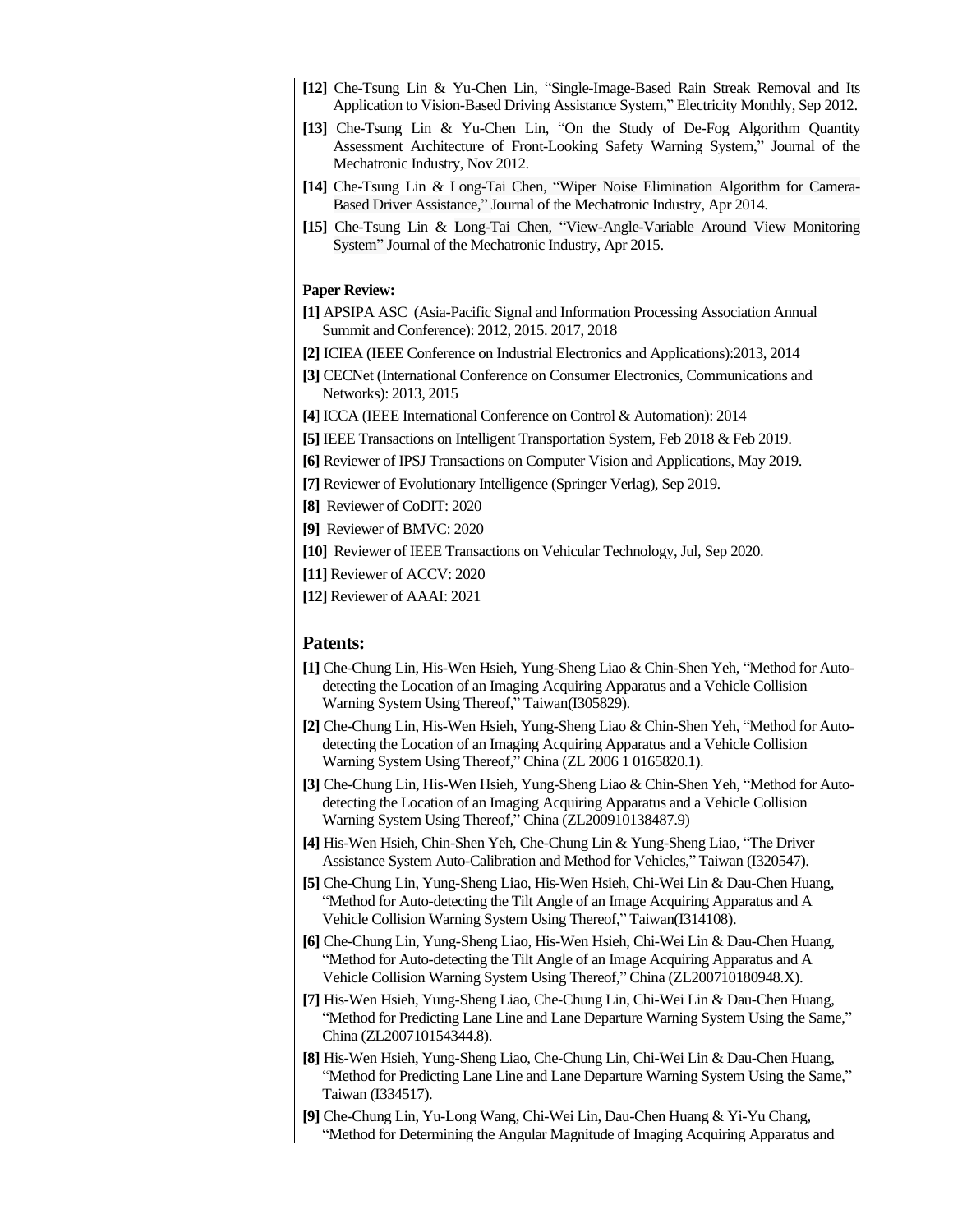Vehicle Collision Warning System Using Thereof," China (ZL200810182790.4).

**[10]** Che-Chung Lin, Yu-Long Wang, Chi-Wei Lin, Dau-Chen Huang & Yi-Yu Chang, "Method for Determining the Angular Magnitude of Imaging Acquiring Apparatus and Vehicle Collision Warning System Using Thereof," Taiwan (I336670).

#### **Invited Lectures:**

- **[1]** "The Algorithm of Forward Collision Warning System" Workshop on Active Safety Vehicle, ITRI, Nov 2007.
- **[2]** "Embedded Software Design in Forward Collision Warning System" Workshop on Imagebased Assistance Drive System, ITRI, Nov 2008.
- **[3]** "Image Processing & Machine Vision: Vision-Based Vehicle Safety Warning System," ITRI MSL, Sep 2011.
- **[4]** "Rear Collision Prevention System," Workshop on Electric Vehicle Module and Advanced Safety technology, ITRI, Nov 2011.
- **[6]** "Image Enhancement Technologies of Vision-Based Safety Warning System under Adverse Weather" Workshop on Electric Vehicle Module and Advanced Intelligent System Technology, ITRI, Nov 2012.
- **[7]** "Image Processing & Machine Vision: Vision-Based Vehicle Safety Warning System," ITRI MSL, Oct 2013, May 2015.
- **[8]** "Intelligent Vehicle: Vision-Based Safety Warning System," Panasonic, Dec 2015.
- **[9]** "Internet Of Vehicle: Advanced Driver Assistance System," PIDA (光電科技工業協進 會), March 2016.
- **[10]** "Intelligent Vehicle: Vision-Based Safety Warning System," TPV-tech (嘉捷科技), Mar-Apr 2017.
- **[11]** "Deep Learning and Caffe Workshop" ITRI MMSL, May 2018.
- **[12]** "The Introduction to Computer Vision & Machine Learning," ITRI College, Sep 2017, Jan 2019, Sep 2019

**[13]** "Computer Vision-based Object Detection and Recognition", ITRI College, Apr 2017, Oct 2017, Sep 2018, Jan 2019, Oct 2019.

- **[14]** "Intelligent Vehicle: Vision-Based Safety Warning System," ITRI College, June 2012, Jan 2013, Apr 2014, Oct 2014, May 2015, Mar 2017, Dec 2018, Aug 2019.
- **[15]** "AI workshop: Image Processing, Computer Vision & Machine Learning, & Deep Learning ", National Penghu University of Science and Technology (澎湖科大), Apr 2019.
- **[16]** "Image Processing, Computer Vision, Machine Learning Implementation using Python," ITRI College, Sep 2019.
- **[17]** "OpenCV Image Processing & Computer Vision Implementation," TCFST (自強基金 會), Sep 2017, May 2018, Jan 2019, Sep 2019, Jan 2020, Jul 2020.

**[18]** "Python Programming, Image Processing, Computer Vision, Machine Learning Implementation," TCFST (自強基金會), Jan-Feb 2020, Apr-May 2020,

**[19]** "The Introduction to Image Processing, Computer Vision & Machine Learning," TCFST (自強基金會), Oct 2016, Jan 2017, Apr 2017, Sep 2017, Jan 2018, Aug 2019, Aug 2020.

- **[20]** "Intelligent Vehicle: Vision-Based Safety Warning System," TCFST (自強基金會), March 2016, Jul 2016, Oct 2016, Jan 2017, May 2017, Jun 2017, Aug 2017, Sep 2017, Mar 2018, Jul 2018, Oct 2018, Dec 2018, Feb 2019, Jun 2019, Sep 2019, Oct 2019, Aug 2020.
- **[21]** "Deep Learning Implementation using PyTorch," ITRI College (Hsinchu), May, 2020.
- **[22]** "Intelligent Retailing & Its Application" (智慧零售科技及其實務應用), Minghsin University of Science and Technology (明星科大), July-Aug 2020

# **Invited Talks:**

**[1]** "Developing Embedded FCW System with the Assistance of MatLab" Workshop on